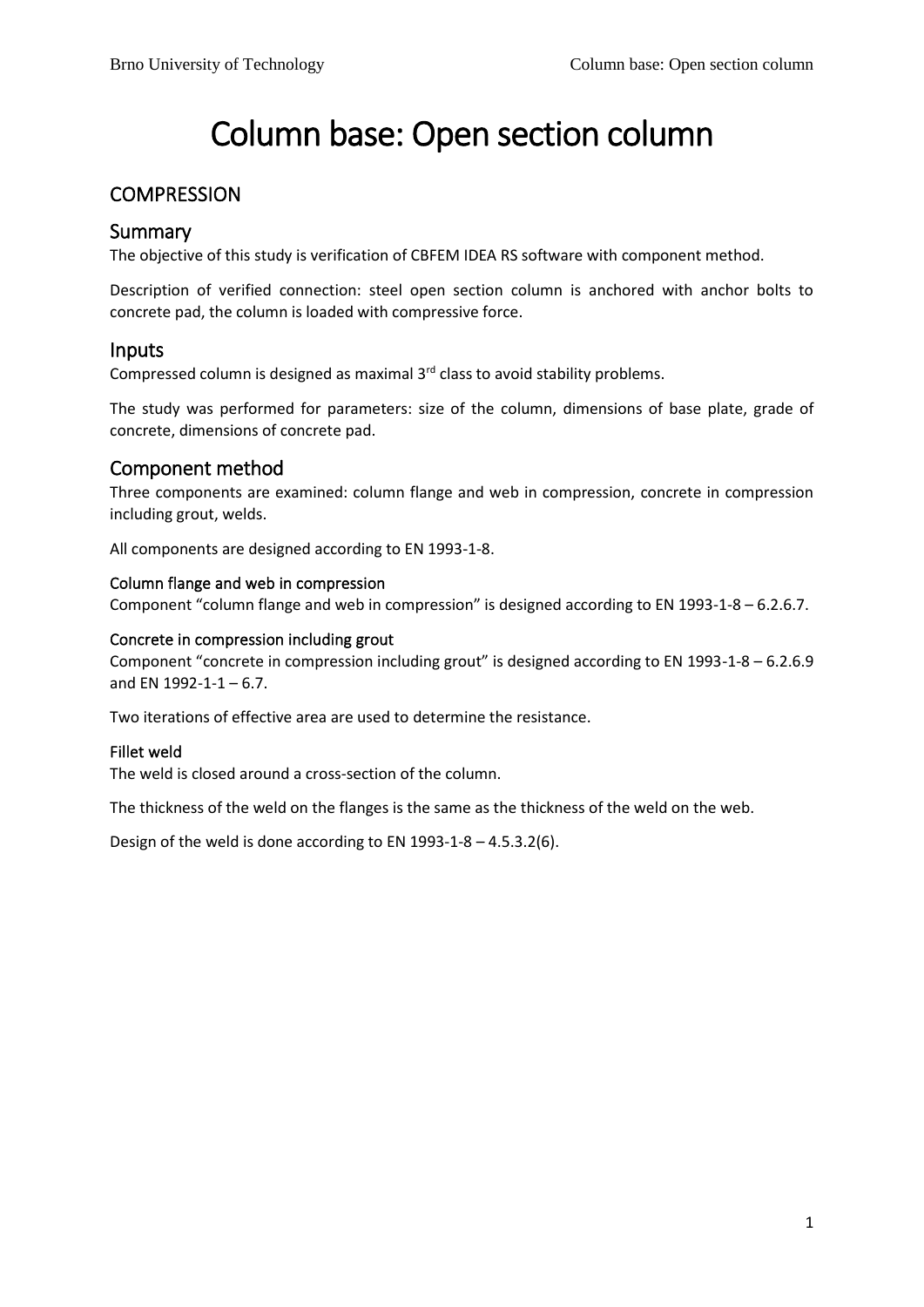### Anchorage example – Steel column HEB 240:

 $N_{Ed} = -1200$  kN

Concrete pad dimensions:  $a' = 1000$  mm,  $b' = 1500$  mm,  $h = 400$  mm; concrete grade C20/25

Base plate dimensions: 330 x 440 x 20 mm, steel grade S235

 $a = 330$  mm;  $b = 440$  mm;  $t_p = 20$  mm

Anchor bolts: : 4 x M20, *A<sup>s</sup>* = 245 mm<sup>2</sup> , anchor head *a =* 60 mm, steel grade 8.8

Grout thickness: 30 mm

According to EN 1992-1-1 – 6.7 Partially loaded areas:

### **1 st iteration:**

 $a_r = \min(x_1; x_2) = \min(335; 335) = 335$  mm  $b_r = \min(y_1; y_2) = \min(380; 680) = 380$  mm  $a_1 = min \big\{$  $a + 2 \cdot a_r = 330 + 2 \cdot 335 = 1000$  mm  $5 \cdot a = 5 \cdot 330 = 1650$  mm  $a + h = 330 + 400 = 730$  mm<br>  $5 \cdot b_1 = 5 \cdot 840 = 4200$  mm  $b_1 = min \big\{$  $b + 2 \cdot b_r = 440 + 2 \cdot 380 = 1200$  mm  $5 \cdot b = 5 \cdot 440 = 2200$  mm

$$
b_1 = min \n\begin{cases}\n\text{b } + \text{h} = 440 + 400 = 840 \text{ mm} \\
5 \cdot a_1 = 5 \cdot 730 = 3650 \text{ mm}\n\end{cases}\n= 840 \text{ mm}
$$

$$
k_j = \sqrt{\frac{a_1 \cdot b_1}{a \cdot b}} = \sqrt{\frac{730 \cdot 840}{330 \cdot 440}} = 2,055
$$
  
\n
$$
f_{jd} = \frac{\beta_j \cdot k_j \cdot f_{ck}}{\gamma_c} = \frac{0,67 \cdot 2,055 \cdot 20}{1,5} = 18,358 \text{ MPa}
$$
  
\n
$$
c = t_p \cdot \sqrt{\frac{f_y}{3 \cdot f_{jd} \cdot \gamma_{M0}}} = 20 \cdot \sqrt{\frac{235}{3 \cdot 18,358 \cdot 1,0}} = 41.3 \text{ mm}
$$
  
\n
$$
l_{eff} = 240 + 2 \cdot 41.3 = 322.6 \text{ mm}
$$
  
\n
$$
b_{eff} = 17 + 2 \cdot 41.3 = 99.6 \text{ mm}
$$
  
\n
$$
l_{eff} = b + 2 \cdot c
$$
  
\n
$$
l_{eff} = t_f + 2 \cdot c
$$



### **2 nd iteration:**

$$
a_r = \min(x_1; x_2) = \min(338.7; 338.7) = 338.7 \text{ mm}
$$
  
\n
$$
b_r = \min(y_1; y_2) = \min(438.7; 738.7) = 438.7 \text{ mm}
$$
  
\n
$$
a_1 = \min\begin{cases} a + 2 \cdot a_r = 322.6 + 2 \cdot 338.7 = 1000 \text{ mm} \\ 5 \cdot a = 5 \cdot 322.6 = 1613 \text{ mm} \\ a + h = 322.6 + 400 = 722.6 \text{ mm} \\ 5 \cdot b_1 = 5 \cdot 722.6 = 3613 \text{ mm} \end{cases} = 722.6 \text{ mm}
$$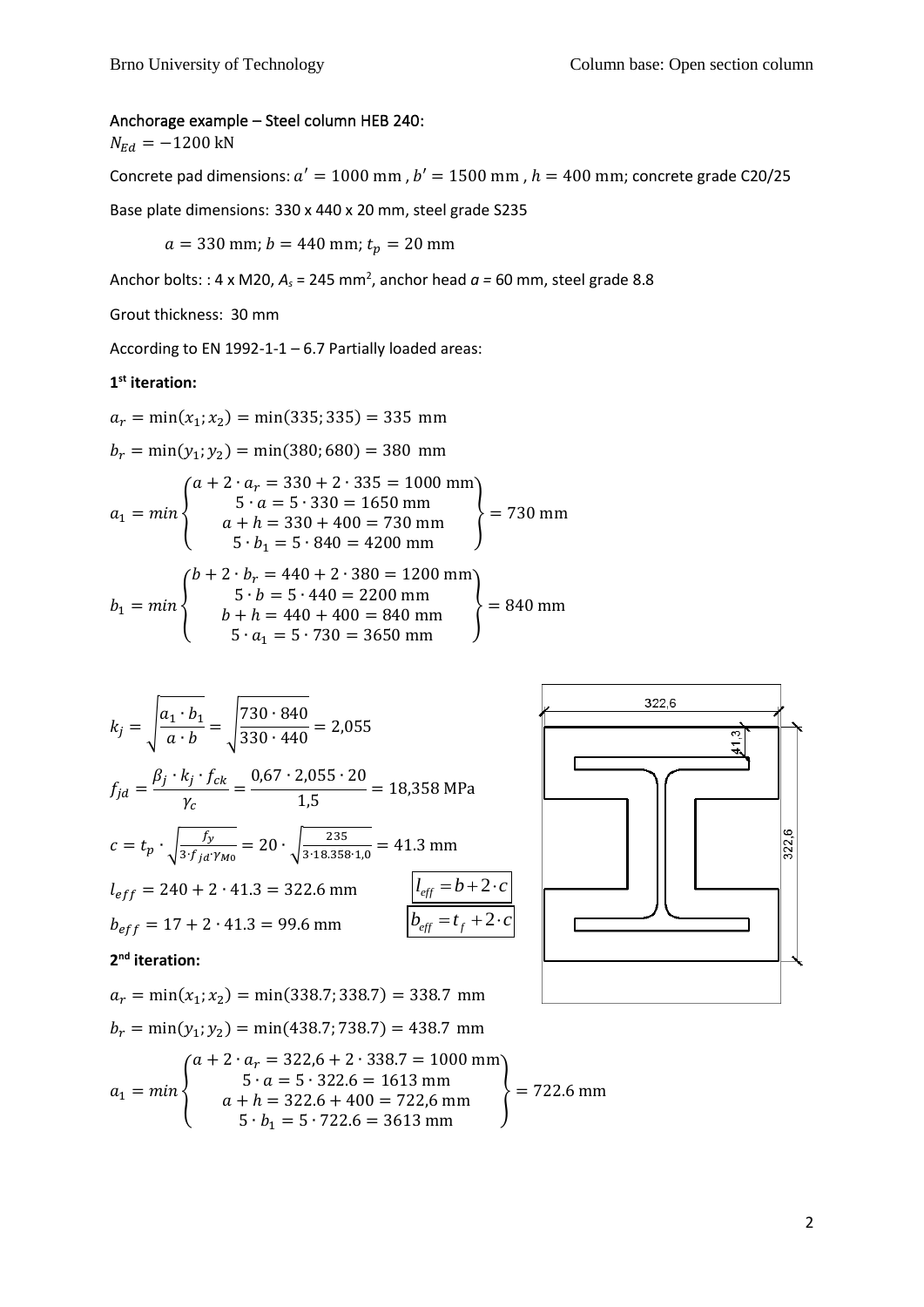$$
b_{1} = min \begin{cases} b + 2 \cdot b_{r} = 322.6 + 2 \cdot 438.7 = 1200 \text{ mm} \\ 5 \cdot b = 5 \cdot 322.6 = 1613 \text{ mm} \\ b + h = 322.6 + 400 = 722.6 \text{ mm} \\ 5 \cdot a_{1} = 5 \cdot 722.6 = 3613 \text{ mm} \end{cases} = 722.6 \text{ mm}
$$
  
\n
$$
k_{j} = \sqrt{\frac{a_{1} \cdot b_{1}}{a \cdot b}} = \sqrt{\frac{722.6 \cdot 722.6}{322.6 \cdot 322.6}} = 2.240
$$
  
\n
$$
f_{jd} = \frac{\beta_{j} \cdot k_{j} \cdot f_{ck}}{\gamma_{c}} = \frac{0.67 \cdot 2.240 \cdot 20}{1.5} = 20.009 \text{ MPa}
$$
  
\n
$$
c = t_{p} \cdot \sqrt{\frac{f_{y}}{3 \cdot f_{jd} \cdot \gamma_{M0}}} = 20 \cdot \sqrt{\frac{235}{3 \cdot 20.009 \cdot 1,0}} = 39.6 \text{ mm}
$$
  
\n
$$
l_{eff} = 240 + 2 \cdot 39.6 = 319.2 \text{ mm}
$$
  
\n
$$
h_{eff} = 17 + 2 \cdot 39.6 = 96.2 \text{ mm}
$$
  
\n
$$
A_{eff} = 72724.64 \text{ mm}^{2}
$$
  
\n
$$
N_{rad}^{-1} = A_{eff} \cdot f_{jd} = 72724.64 \cdot 20.009 = 1455.147 \text{ kN}
$$
  
\nUtilization:  $\frac{N_{Ed}}{N_{rad}^{-1}} = \frac{1200}{1455.147} = 82.47 \text{ %}$ 

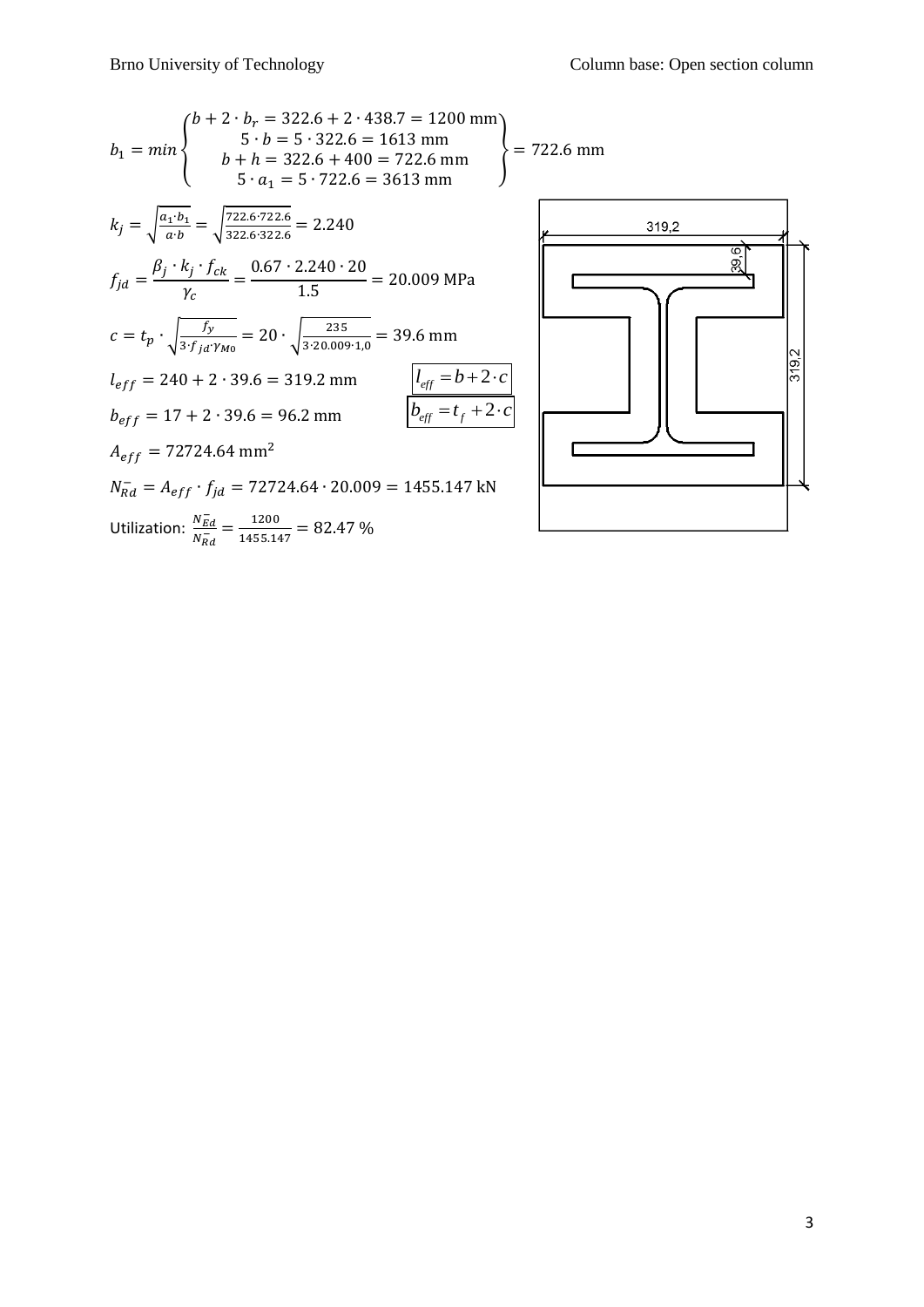# Results by CBFEM Idea RS software

Combination of the advantages of finite element method and analytical component method.

Shell elements, special spring and contact elements with characteristics according to the component method.

Elastic-plastic stress-strain diagram is used for material of shell elements. Assessment is based on the maximum strain given according to EN 1993-1-5 by value of 5%.

Bolts are modelled using special spring elements and assessment is carried out according to standard procedures described in EN 1993-1-8.

The results from Idea Connection software are shown below.

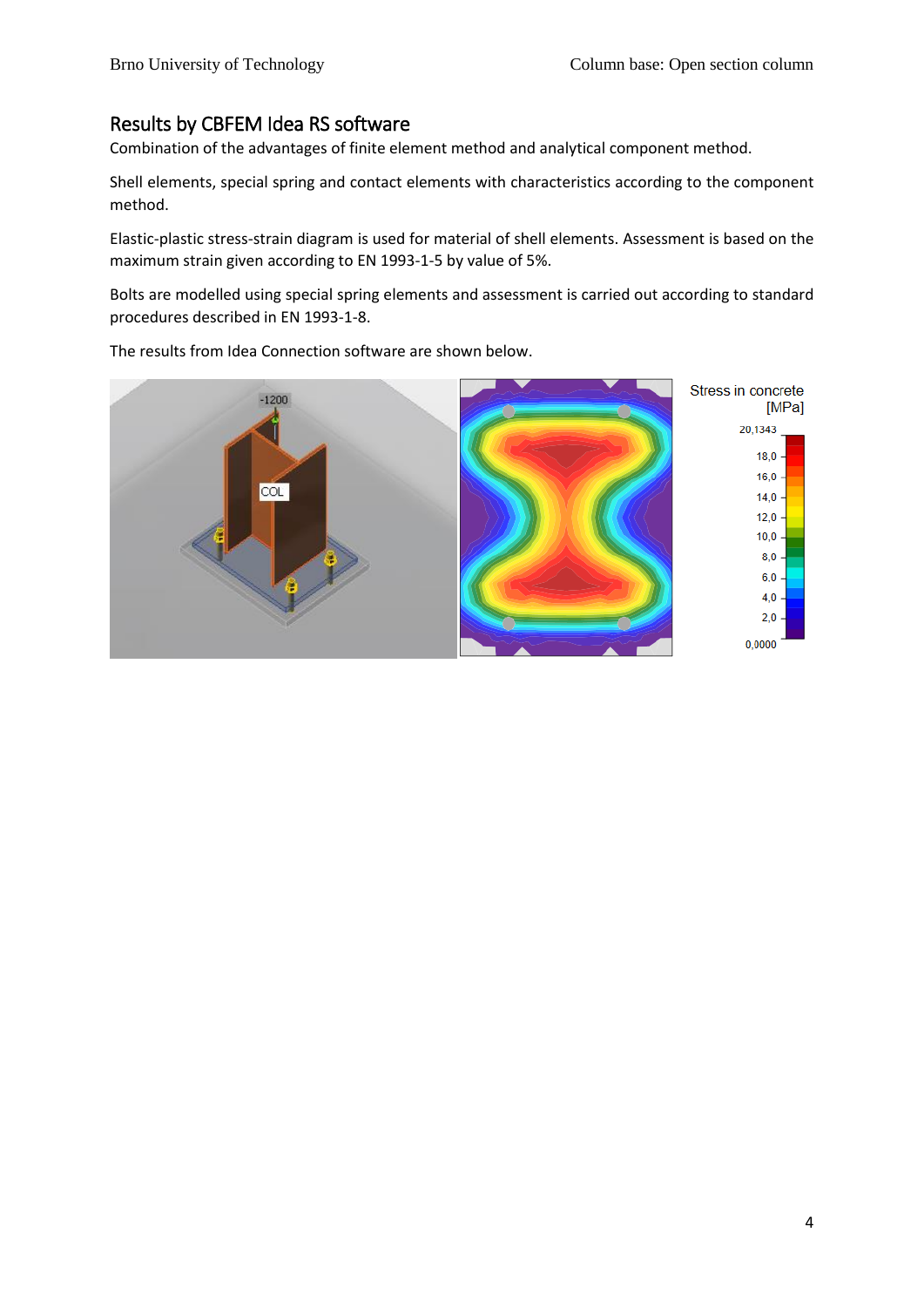# **Code setting**

| <b>Item</b>     | Value | Reference        |
|-----------------|-------|------------------|
| "мо             | 1.00  | EN 1993-1-1: 6.1 |
| $v_{\rm M1}$    | 1,00  | EN 1993-1-1: 6.1 |
| $rM2$           | 1.25  | EN 1993-1-1: 6.1 |
| <b>Material</b> |       |                  |

| Steel  | <b>COLLE</b><br>تالىك         |
|--------|-------------------------------|
| ncrete | C <sub>20</sub> /25<br>vzuut. |

# Verification\_Compression

### **Beams and columns**

| <b>Name</b>      | <b>CrossSection</b> | $B -$ Direction | v - Pitch<br>T®1 | $\alpha$ - Rotation | Offset ey<br>[mm] | Offset ez<br>[mm] |
|------------------|---------------------|-----------------|------------------|---------------------|-------------------|-------------------|
| <sup>1</sup> COL | <b>HEA240</b>       | 0.0             | $-90.0$          | 0.0                 |                   |                   |



| Material     |                     |
|--------------|---------------------|
| Steel        | S 235               |
| Concrete     | C <sub>20</sub> /25 |
| <b>Bolts</b> | M20 - 8.8 (DIN 934) |

# **Load effects**

| <b>Name</b> | <b>Member</b> | Pos. | [kN]      | <b>VV</b><br>[kN] | Vz<br><b>TKN1</b> | Mx<br>[kNm] | My<br>[kNm] | Mz<br>[kNm] |
|-------------|---------------|------|-----------|-------------------|-------------------|-------------|-------------|-------------|
| LE1         | COL           | End  | $-1200,0$ | 0.0               | 0.0               | 0.0         | 0.0         |             |

### **Summary**

| <b>Name</b>    | Value                 | <b>Check status</b> |
|----------------|-----------------------|---------------------|
| Analysis       | Applied loads: 100,0% | OK                  |
| <b>Plates</b>  | $0.1 < 5\%$           | 0K                  |
| <b>Bolts</b>   | $0.0 < 100\%$         | OK                  |
| Welds          | $48.9 < 100\%$        | <b>OK</b>           |
| Concrete block | $62.6 < 100\%$        | OK                  |
| Shear          | $0.0 < 100\%$         | OK                  |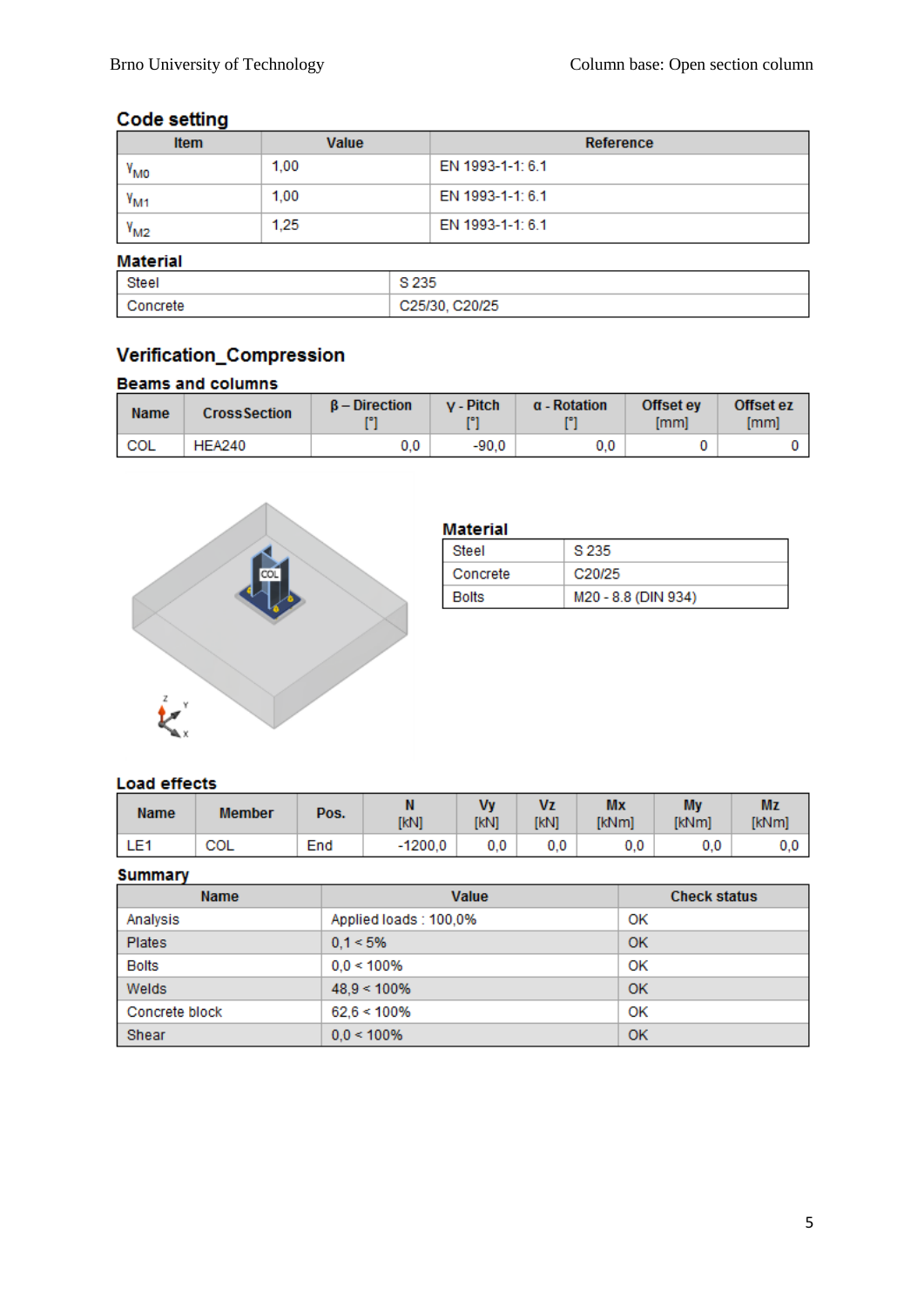# Sensitivity study

Results of CBFEM Idea RS software were compared with the results of the component method. The comparison was focused on capacity and determination of the critical component.

The study was performed for parameters: size of the column, dimensions of base plate, grade of concrete, dimensions of concrete pad. The selected columns were HEB 200, HEB 300 and HEB 400. The base plate width and depth was chosen 100 mm, 150 mm and 200 mm larger than the column section, the base plate thickness was 15 mm, 20 mm and 25 mm. The concrete pad was from grade C16/20, C25/30 and C35/45. The concrete pad height was for all cases 800 mm and width and depth was 200 mm, 300 mm and 400 mm larger than the dimensions of the base plate. The parameters are summarized in tab. 1. Welds were the same around the whole column section. The fillet welds had the throat thickness  $a = 8$  mm.

| column section       | <b>HEB 200</b>    | <b>HEB 300</b>     | <b>HEB 400</b>  |
|----------------------|-------------------|--------------------|-----------------|
| base plate offset    | 100 mm            | 150 mm             | 200 mm          |
| base plate thickness | $15 \, \text{mm}$ | $20 \text{ mm}$    | $25 \text{ mm}$ |
| concrete grade       | C16/20            | C <sub>25/30</sub> | C35/45          |
| concrete pad offset  | 200 mm            | 300 mm             | 400 mm          |

|  |  |  | Table 1: Selected parameters |
|--|--|--|------------------------------|
|--|--|--|------------------------------|

The resistances determined by component method are in tab. 2. One parameter was changed and the others were held constant at the middle value. *NRd* is the resistance of component "concrete in compression including grout", *Fc,fc,Rd* is the resistance of component "column flange and web in compression" and *Fc,weld* is the resistance of welds considering uniform distribution of stress. The coefficient lowering the compressive strength of concrete due to grout *β<sup>j</sup>* = 0.67 was used.

| Column         | B.p. offset<br>[mm] | <b>B.p. thickness</b><br>[mm] | Concrete<br>grade  | C.p. offset<br>[mm] | $N_{Rd}$<br>[kN] | $2.F_{c,fc,Rd}$<br>[kN] | $F_{c,well}$<br>[KN] |
|----------------|---------------------|-------------------------------|--------------------|---------------------|------------------|-------------------------|----------------------|
| <b>HEB 200</b> | 150                 | 20                            | C <sub>25/30</sub> | 300                 | 1753             | 1632                    | 2454                 |
| <b>HEB 300</b> | 150                 | 20                            | C <sub>25/30</sub> | 300                 | 2352             | 3126                    | 3466                 |
| <b>HEB 400</b> | 150                 | 20                            | C <sub>25/30</sub> | 300                 | 2579             | 4040                    | 3822                 |
| <b>HEB 300</b> | 100                 | 20                            | C <sub>25/30</sub> | 300                 | 2296             | 3126                    | 3466                 |
| <b>HEB 300</b> | 200                 | 20                            | C <sub>25/30</sub> | 300                 | 2408             | 3126                    | 3466                 |
| <b>HEB 300</b> | 150                 | 15                            | C <sub>25/30</sub> | 300                 | 1909             | 3126                    | 3466                 |
| <b>HEB 300</b> | 150                 | 25                            | C <sub>25/30</sub> | 300                 | 2795             | 3126                    | 3466                 |
| <b>HEB 300</b> | 150                 | 20                            | C16/20             | 300                 | 1789             | 3126                    | 3466                 |
| <b>HEB 300</b> | 150                 | 20                            | C35/45             | 300                 | 2908             | 3126                    | 3466                 |
| <b>HEB 300</b> | 150                 | 20                            | C <sub>25/30</sub> | 200                 | 2064             | 3126                    | 3466                 |
| <b>HEB 300</b> | 150                 | 20                            | C <sub>25/30</sub> | 400                 | 2517             | 3126                    | 3466                 |

#### **Table 2: Component method**

The model in Idea Connection was loaded by the compressive force equal to *NRd*, which was determined from the component method. The value of concrete block resistance was chosen as applied force divided by concrete block utilization obtained from the program. The same approach was used to get the resistance of welds *Fc,weld*: the applied force was divided by weld utilization of the most stressed weld. Note that the program uses nonlinear analysis and thus this approach to determine the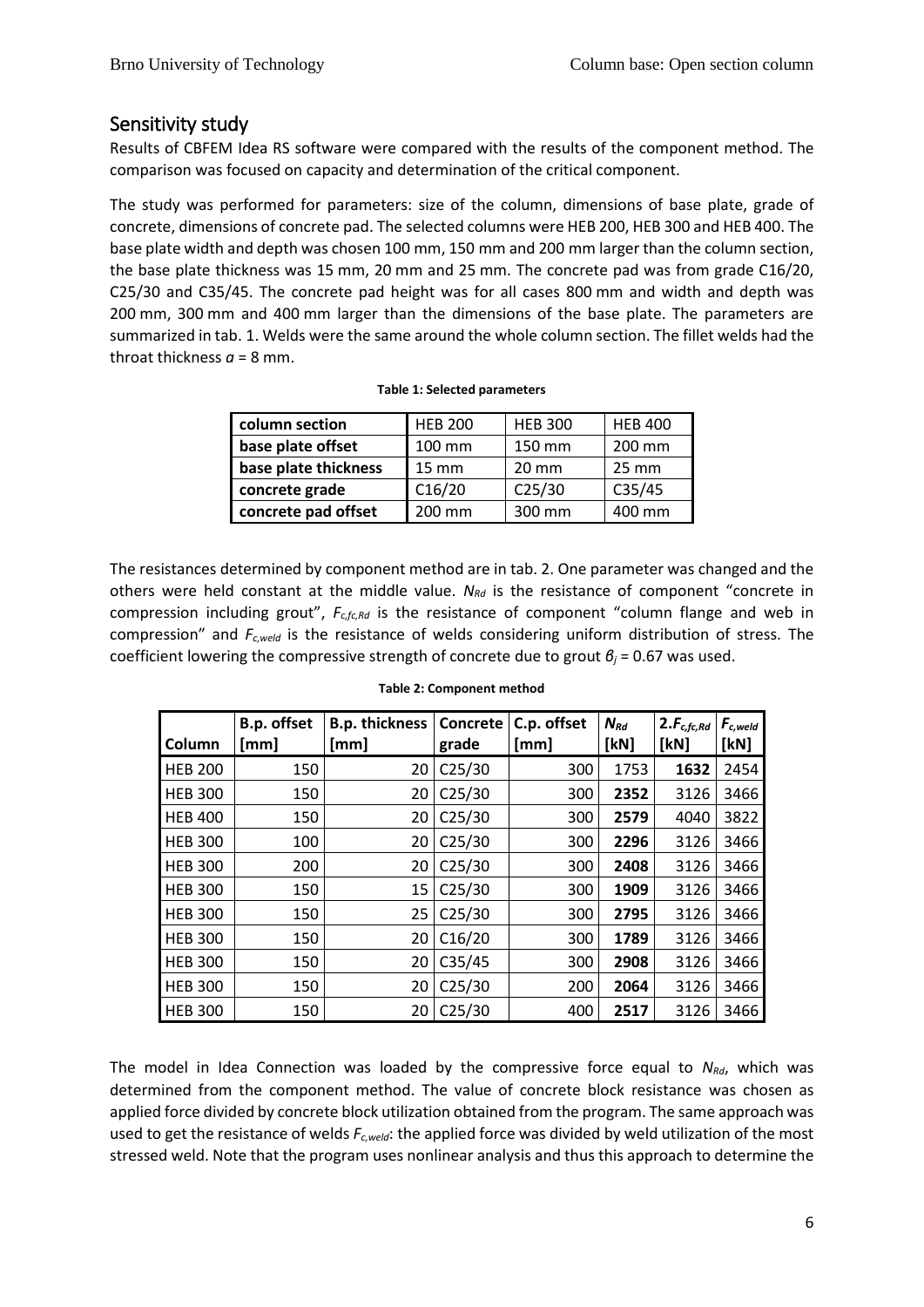resistances is not completely correct and precise. The same coefficient as in the analytical solution "Joint coefficient *βj"* = 0,67 and the "Effective area – coefficient of max stress" = 0,38 were used.

| Column         | B.p. offset<br>[mm] | <b>B.p. thickness</b><br>[mm] | Concrete<br>grade  | C.p. offset<br>[mm] | Concrete<br>block [kN] | <b>Plates</b><br>[kN] | $F_{c,well}$<br>[kN] |
|----------------|---------------------|-------------------------------|--------------------|---------------------|------------------------|-----------------------|----------------------|
| <b>HEB 200</b> | 150                 | 20                            | C <sub>25/30</sub> | 300                 | 1321                   | 1860                  | 2010                 |
| <b>HEB 300</b> | 150                 | 20                            | C <sub>25/30</sub> | 300                 | 2211                   | 3516                  | 3111                 |
| <b>HEB 400</b> | 150                 | 20                            | C <sub>25/30</sub> | 300                 | 2492                   | ok                    | 3336                 |
| <b>HEB 300</b> | 100                 | 20                            | C <sub>25/30</sub> | 300                 | 2450                   | оk                    | 3107                 |
| <b>HEB 300</b> | 200                 | 20                            | C <sub>25/30</sub> | 300                 | 2160                   | ok                    | 3091                 |
| <b>HEB 300</b> | 150                 | 15                            | C <sub>25/30</sub> | 300                 | 1801                   | оk                    | 3150                 |
| <b>HEB 300</b> | 150                 | 25                            | C <sub>25/30</sub> | 300                 | 2719                   | ok                    | 3068                 |
| <b>HEB 300</b> | 150                 | 20                            | C16/20             | 300                 | 1497                   | оk                    | 3090                 |
| <b>HEB 300</b> | 150                 | 20                            | C35/45             | 300                 | 2756                   | оk                    | 3117                 |
| <b>HEB 300</b> | 150                 | 20                            | C <sub>25/30</sub> | 200                 | 1845                   | оk                    | 3108                 |
| <b>HEB 300</b> | 150                 | 20                            | C <sub>25/30</sub> | 400                 | 2579                   | ok                    | 3119                 |

### **Table 3: CBFEM method**

# Reliability

Reliability of CBFEM software is provided in accordance with the strategy of EC considering partial safety factors.

Material safety factors according to EN 1993-1-8 are used for design resistance of the connection. For concrete  $\gamma_c$  = 1.5, for welds  $\gamma_{M2}$  = 1.25 and for plates  $\gamma_{M0}$  = 1.0.



**Graph 1: Reliability graph**